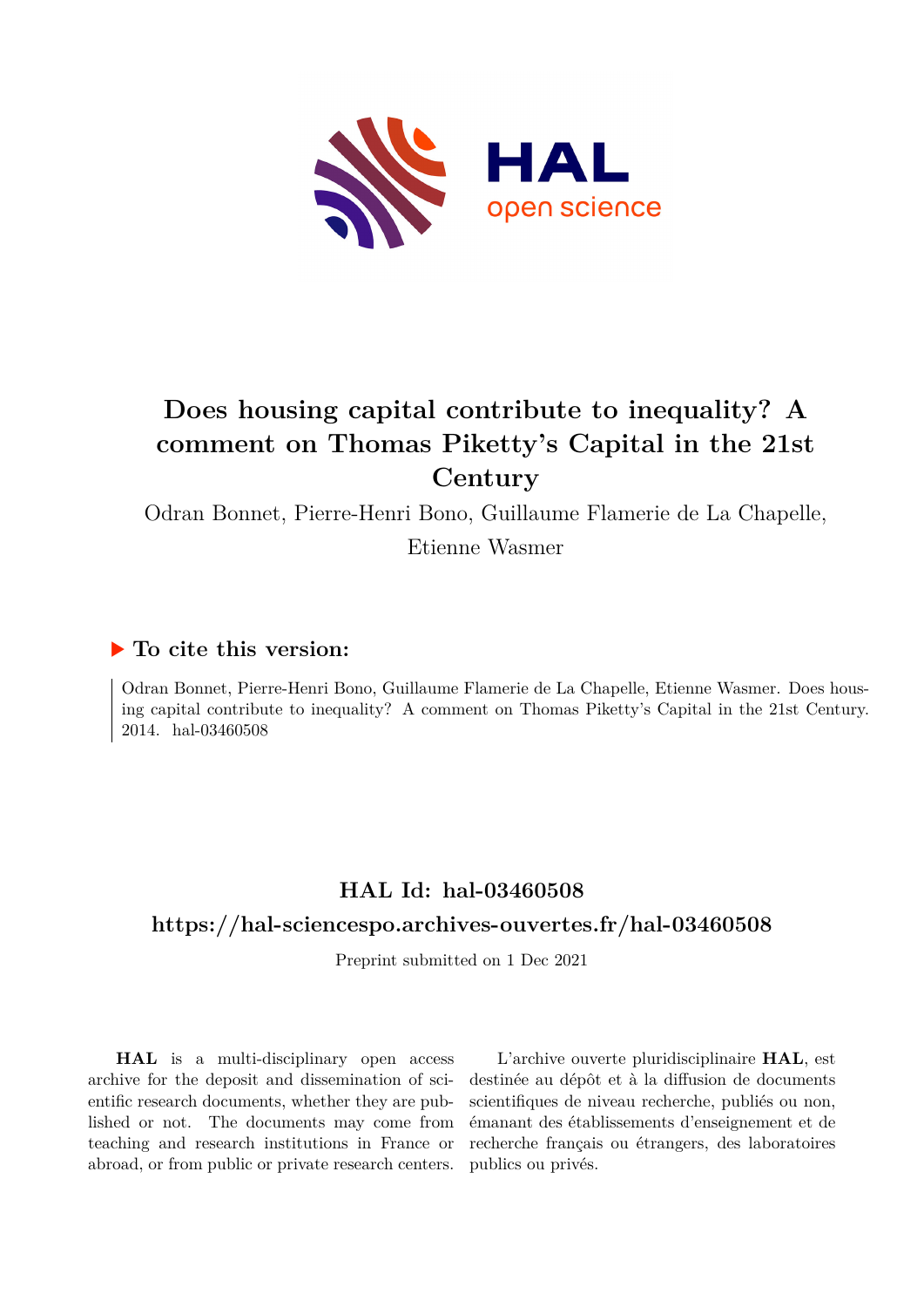

# **SciencesPo.** Department of Economics

*Discussion paper 2014-07* 

# **Does housing capital contribute to inequality? A comment on Thomas Piketty's Capital in the 21st Century**

**Odran Bonnet Pierre-Henri Bono Guillaume Chapelle Etienne Wasmer** 

*Sciences Po Economics Discussion Papers*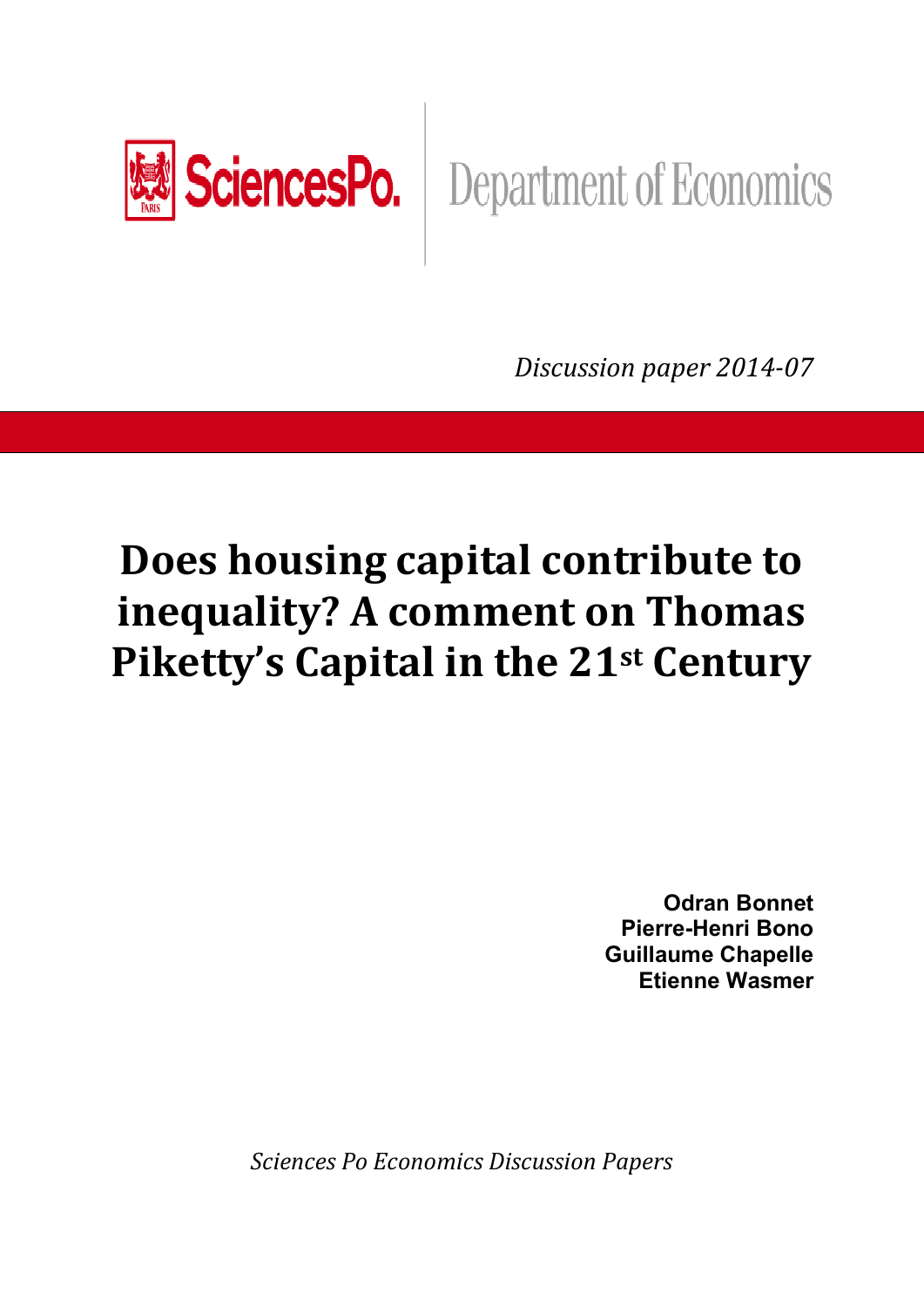# Does housing capital contribute to inequality? A comment on Thomas Piketty's *Capital in the 21st Century*

## Odran Bonnet, Pierre-Henri Bono, Guillaume Chapelle et Étienne Wasmer

Economics Department, Sciences Po and LIEPP

April 17, 2014 (English version May 5, 2014)

*Abstract*—In his book, *Capital in the 21st Century*, Thomas Piketty highlights the risk of an explosion of wealth inequality because capital is accumulating faster than income in several countries including the US and European countries such as France. Our work challenges the conclusions of the author in three steps.

First, the author's result is based on the rise of only one of the components of capital, namely housing capital, and due to housing prices. In fact, housing prices have risen faster than rent and income in many countries. It is worth noting that "productive" capital, excluding housing, has only risen weakly relative to income over the last few decades. Over the longer run, the "productive" capital/income ratio has not increased at all.

Second, rent, not housing prices, should matter for the dynamics of wealth inequality, because rent represents both the actual income of housing capital for landlords and the dwelling costs saved by "owner-occupiers" (people living in their own houses). Logically, to properly measure capital, the value of housing capital must be corrected by measuring it on actual rental price, and not housing prices.

Third, when we apply this change, we find that the capital/income ratio is actually stable or only mildly higher in the countries analyzed (France, the US, the UK, and Canada) except for Germany where it rose.

These conclusions are exactly opposite to those found by

Thomas Piketty. However, this does not mean that housing prices do not contribute to other forms of inequality. When housing prices rise, owners of the housing capital hold a higher value that can be transformed into consumption. It is also more difficult for young adults to become homeowners. Housing incomes of owners however do not necessarily increase which casts serious doubt on Piketty's conclusion of a potential explosive dynamics of inequality based on these trends.

#### I. INTRODUCTION

The issue of capital has always led to the greatest controversies. The most famous of which was between the MIT neo-classical school and the neo-Ricardians of Cambridge, England in the 1960s (see box I). The debate was about possible inconsistencies and tautologies in the measurement of the capital stock and its earnings. *Capital in the 21st Century* may be a new example of a similar controversy. In this remarkable work, Piketty concluded by stating that "*capital is back in France*" and in several other countries around the world. This book has been celebrated for the enormous amount of work it entailed and for the clarity and importance of its conclusions. One of these conclusions, the most striking and perhaps the most salient, is the emergence of a risk of a worldwide explosion in inequality: "*the process by which wealth is accumulated and distributed contains powerful forces pushing toward divergence, or at any rate, toward an extremely high level of inequality*" 1 . Divergence

The first and third authors are PhD candidates in economics at Sciences Po. The second and fourth authors are researchers at LIEPP (Laboratory for Interdisciplinary Evaluation of Public Policies), Sciences Po. The fourth author is a professor of economics at Sciences-Po. This work is based on a discussion by Etienne Wasmer on *Capital in the 21st Century* at Sciences Po held on Dec. 12, 2013 at a public debate organized by the MaxPo center with Thomas Piketty. It is the translation of a first note in French (LIEPP's discussion paper 25) mostly addressing the issues raises in the French edition of the book ("*Le Capital au XXIe siècle*"). We would like to thank Alain Trannoy, Cornelia Woll and Peter Rupert for their very useful suggestions and comments.

<sup>1</sup> p. 27 *Capital in the 21st Century.*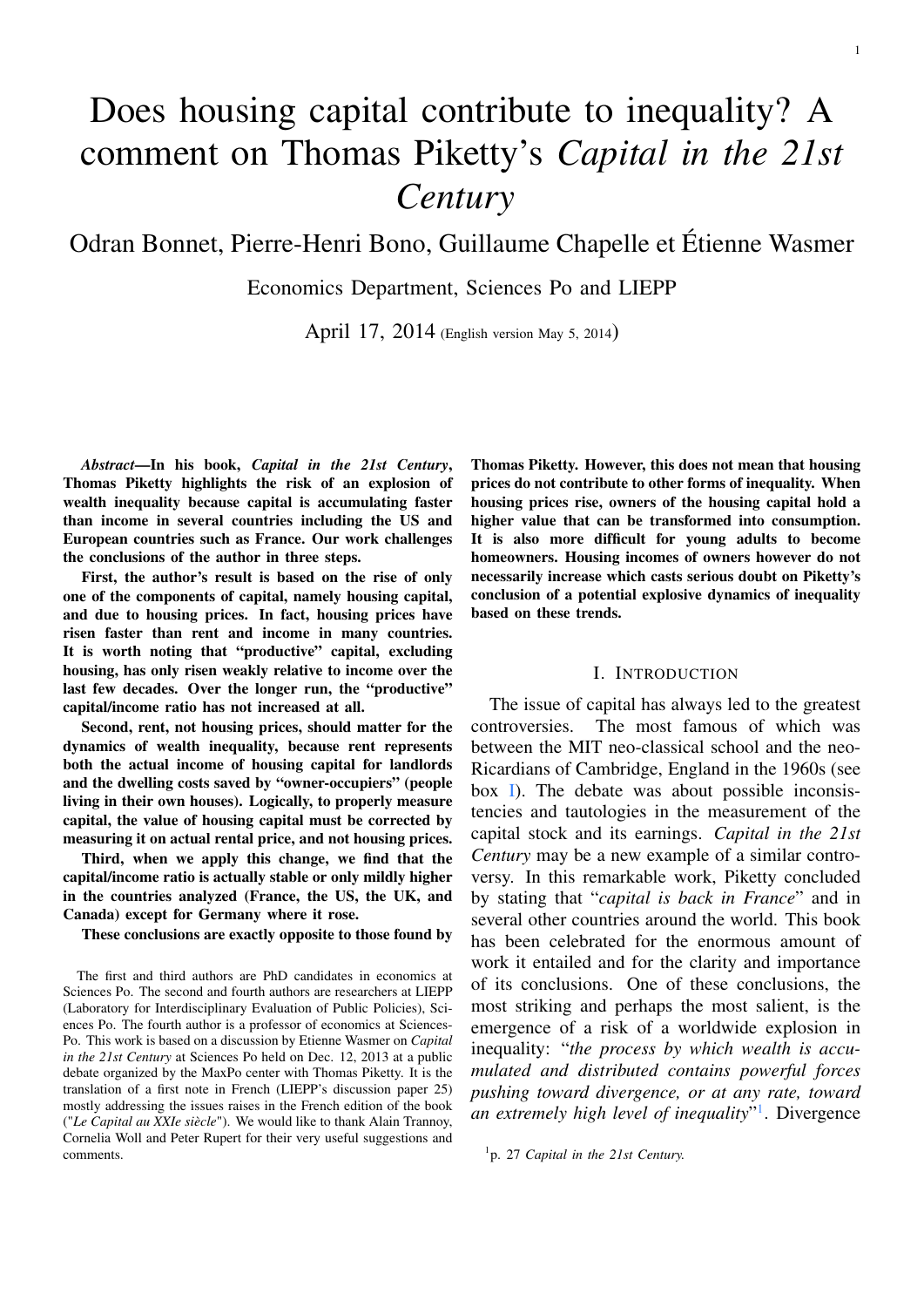is a dynamic concept that arises from the process of accumulating capital. Capital produces earnings and returns and thus it accumulates and self-develops. This thesis is made explicitly clear in the chapter devoted to the neo-classical model " $r - q$ ".

The first chapter describes the logic as follows. First, the higher the capital/income ratio, the higher the earnings of capital relative to labor<sup>2</sup>. Second, if the rate of return on capital  $(r)$  is higher than the growth rate of the economy  $(q)$ , the capital/income ratio will rise, eventually leading to a world where a class of owners would have perpetually increasing income from capital due to rising accumulated wealth. The author documents the strong rise of the capital/income ratio, especially in France, but also provides evidence of a similar trend in other countries. He suggests a worrisome accumulation of wealth in just a few hands and a rise in inequality. This theoretical analysis is the logical follow-up to Solow and Samuelson's neo-classical approaches.

Our work is intended to question the relevance of the capital measurement used in the book and to point out an inconsistency between the theory - the model of infinite accumulation of capital through rising earnings relative to national income - and the choice to include housing capital in total capital. Before developing our analysis, we should highlight that, aside from housing capital, the capital income ratio has dropped due to the disappearance of agricultural rent in France. In the US, the net capital income ratio of housing capital was the same in 1770 as it was in 2010 and there is neither a long run trend nor a recent increase of this ratio. See figure 1.



Figure 1. Secular decline in the capital/income ratio (excluding housing) in France and secular stability in the US.

Housing is a very particular component of capital and its interpretation has always been subject to complex discussions, even within the neo-classical world $3$ . . In particular, housing capital does not provide a good measure of actual return on capital. Housing is both a consumption good, the price of which comes from rental or shelter costs, and an investment good, yielding an income corresponding

 ${}^{2}$ At constant rates of return. Note also that the measurement of the share of labor in national accounts is in itself a source of empirical debates due to necessary corrections for self-employment, the government sector and, again, ... housing services. See Rupert (2012) and Gomme and Rupert (2004) for an example of a correction that changes the trends in labor shares.

<sup>3</sup> For instance, Buiter (2010), in a paper entitled *Housing wealth isn't wealth*, concludes that individual consumption is unchanged if housing prices increase and if the price increase follows the fundamentals (hence the exclusion of bubbles). If there is a housing bubble, there are real effects on consumption due to distortions. These effects are of a second order however and are very different from those described in Thomas Piketty's book (see below). Bajari, Benkard, and Krainer (2005) concluded that there is no first order impact on the price of existing housing stocks and the welfare of the economy: welfare gains due to the gains of sellers are compensated by welfare losses at the expenses of buyers. These transfers contribute to inequality but do not imply any systematic divergence of wealth since sales occur only once and even sellers need somewhere to live.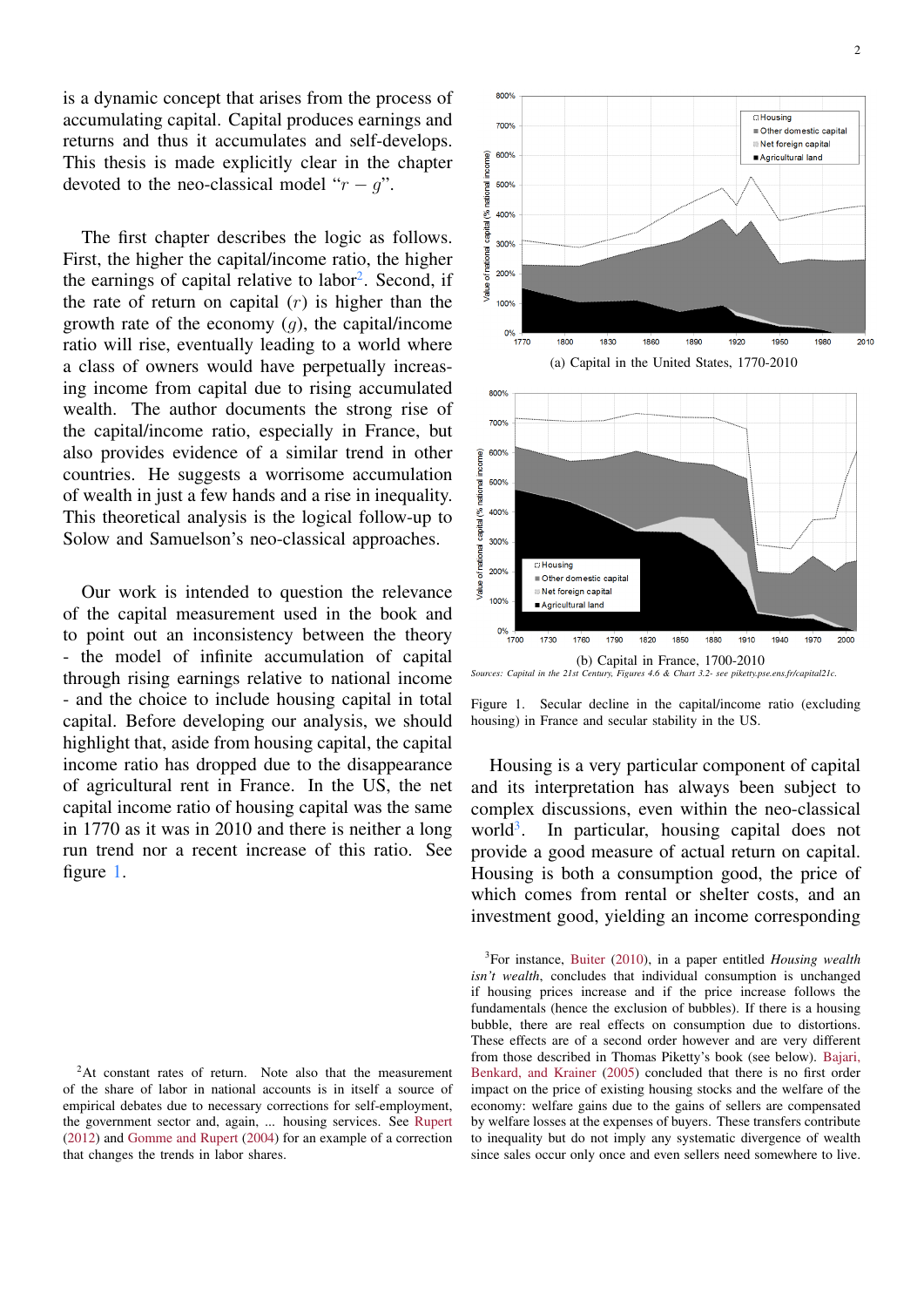to the rent. Only landlords (who represent a relatively small fraction of the population) effectively receive monetary income from their housing capital. Owner-occupiers do not receive any income. However they do save on rent and receive an implicit rent. Returns on housing capital (the key ingredient in the "r" part of the " $r - g$ " model) are therefore more accurately measured by rent on housing, be it monetary or only implicit.

The valuation of housing capital based on housing prices is actually disconnected from the inequalitygenerating process that the author wants to establish. For the value of housing capital to be consistent with the underlying theoretical analysis, the value must correspond to an actualized value of rent and not rely on housing prices. The two measures are only equivalent in the absence of a divergence between housing prices and rent. Precisely, this divergence was observed in several countries, especially France, since the late 1990's. This may have arisen from a bubble in housing prices, but this is not necessarily the case, and the existence of a bubble is not necessary for our argument. When fundamentals (such as real interest rates or the specific utility derived from property) do change, this may also lead to higher prices relative to rent.

When we recalculate the value of housing capital based on rent indices, the rise in the capital/income ratio has been modest over the recent period. In the longer run, we observe *a decline in this ratio rather than a U curve*, contradicting the author's thesis.

It is also worth noting that long term comparisons of housing capital do not necessarily make sense: currently, homeowners are the majority of households (56% in France, 70% in the UK). In 1950, this proportion was respectively 37% and 30%<sup>4</sup>. This is even further away from Karl Marx's description of 19th century England where, for 20 million inhabitants, he only counted 36,000 homeowners. It is therefore highly problematic to analyze the dynamics of capital inequality without being very specific about its distribution in the population.

<sup>4</sup> Source: Trannoy and Wasmer (2013).

#### Box 1. The Cambridge controversy (Cambridge Massachussets. vs Cambridge, Angleterre) on capital measurement

Neo-classical theory by Paul Samuelson and Robert Solow (MIT, Cambridge, Mass.) assumes there is equality between the return on capital and its marginal productivity. The return on capital being the product of the rate of return on capital and the stock of capital, the measurement of capital is obtained by dividing the actual return on capital and its return rate. Piero Sraffa and Joan Robinson have challenged this view and have suggested a tautology in this reasoning.

Neo-classical economists use the rate of return on capital to measure the aggregate stock of capital: in order to calculate units of capital of a different nature, such as machine-tools and rolling stock or office space, one must first evaluate the stock of capital based on its market monetary value. More precisely, this value is based on the price of capital. If the rate of return on capital is different across sectors due to the rent capture phenomena and contrary to the central neo-classical assumption, then the return on capital is not going to lead to an accurate value of the capital stock. The value of the capital can therefore not be properly calculated. Sraffa proposed instead to measure the value of capital with the total number of hours needed to produce it. This allowed him to rigorously compare the different units of capital with a common ladder, units of labor.

Without arguing in favor of this measurement of capital based on the hours needed to produce it, our work is inspired by this reasoning that prefers to measure returns on capital based on actual rents because they are precisely the source of the dynamics of accumulation of capital, rather than by using housing prices which have been over their long run value for more than a decade (Trannoy and Wasmer, 2013).

The rest of the monograph is organized as follows. Section II discusses the right measure of capital in particular housing capital. It provides the measure of capital consistent with a model of capital accumulation, and reaches clear conclusions regarding capital stability in France which also applies to the United Kingdom, the United States and Canada. The capital/income ratio has only risen in Germany over the last few decades. Section III focusses on returns to housing capital and argue that they must necessarily have declined. It show why rising housing prices do not necessarily lead to a rise in the income of homeowners or landlords and accordingly why housing inflation does not trigger a divergent accumulation of wealth by the richest people.

However, we would like to make it very clear that we do not deny that the rise in housing price has had real consequences on access to housing and inequality. It has had *bona fide* consequences on the wealth trajectories of individuals and dy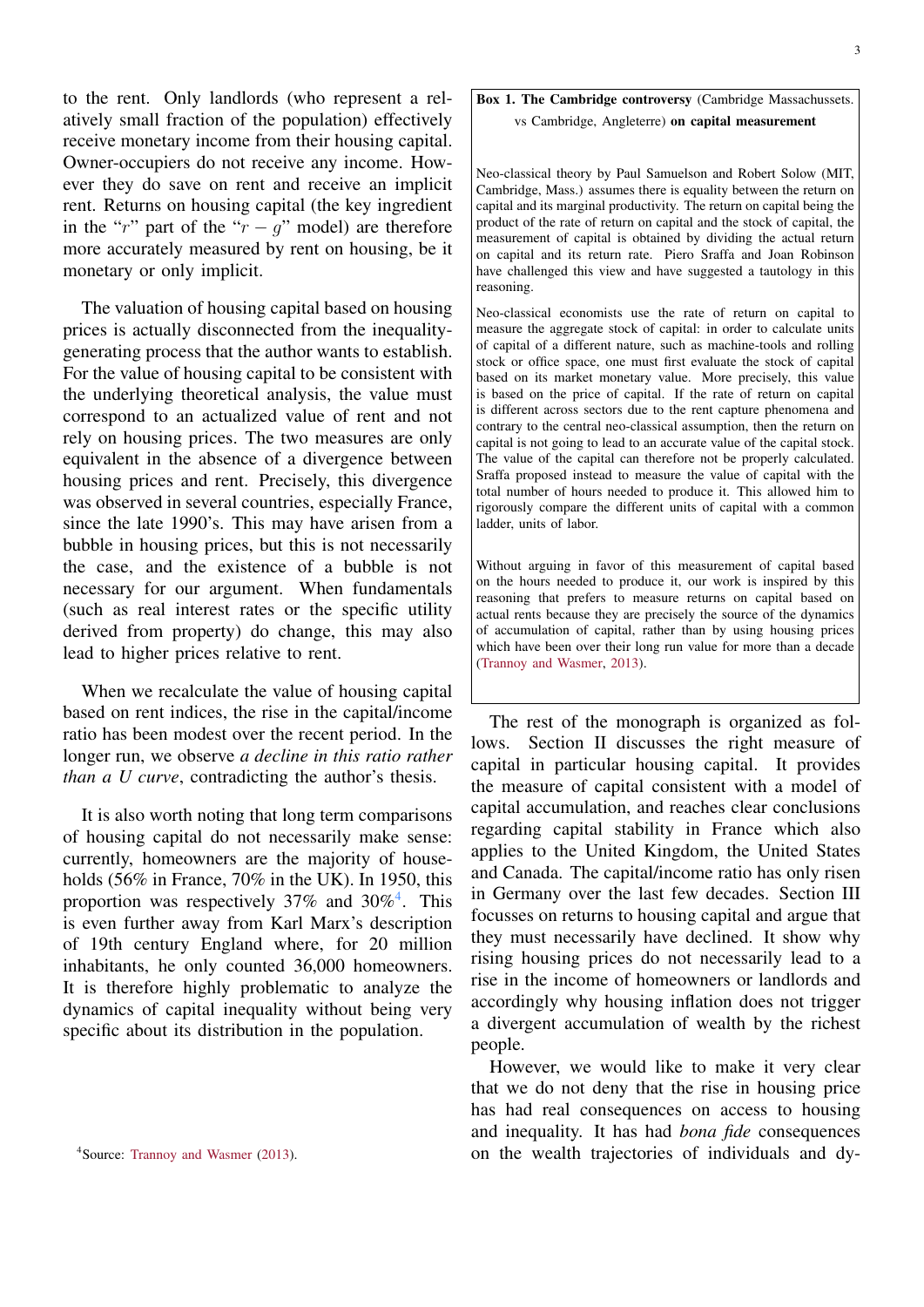nasties: in particular, it is increasingly difficult for an individual without initial wealth to become a homeowner in France. These consequences, which are analyzed in greater detail in Sections IV and V, are real. They are however very different from the alleged explosive dynamics of wealth accumulation and should not be considered first order.

#### II. THE VALUE OF HOUSING CAPITAL MUST BE BASED ON RENTS, NOT ON HOUSING PRICES

The author defines and describes capital in several countries over the long run and includes housing capital as well as returns from agricultural lands as capital (buildings, equipment, machinery, patents, etc.) as well as net foreign capital.

#### *A. In most countries, national accounts value housing capital on housing prices*

The data used in *Capital in the 21st Century* are based on national accounts. The method is typically applied as follows: housing capital is the sum of buildings and land with constructs. For instance, in France, housing capital is estimated through a first step of estimating the total stock and value of housing in a reference year (1998) by INSEE, the French Institute of Statistics. INSEE then follows over time the evolution of the number of buildings from aggregate housing investments, deflated by the housing construction index; and the evolution of land with constructs using the evolution of the surface area covered by housing units and the development of the surface area covered by houses. To get the year-by-year value of housing capital stock, the above-described volume is multiplied by the price index of existing housing. Furthermore, new buildings were also evaluated at the price of existing housing units. Hence, housing capital follows year-to-year evolutions of housing prices, by contruction.

Though this method of calculation makes sense for national accounting, it does not lead to any implication regarding the dynamic accumulation of capital. As discussed in the introduction section, housing capital produces a real return for landlords, from rent. It also produces an implicit return as rent "saved" by the owner-occupiers. On both accounts, the value of real estate capital must be based on rent and not on the evolution of housing prices.



*a1048.html. "Compte du logement 2013". On the graph, we compare the changes of real estate prices, of average rents and indices. Average values take into account trends in the quality of housing, while indices do not correct for quality changes.*

Figure 2. Evolution of housing prices and rental prices in France since 1984

#### *B. The difference matters in France: housing prices rose and rent indices remained quite stable*

The most remarkable fact about the housing market over the last decade is that there was a 60% rise in the ratio of housing prices relative to the disposable income of households. This large increase is all the more striking because it was not accompanied by a rise in rents during that period, which remained stable relative to income over the same period (see figure 2). We will not try to explain why housing prices went up quickly here, but rather we will attempt to understand the consequences this has on income and savings for homeowners and households in the rental sector

The value of housing capital must be corrected: we did this by multiplying the initial housing capital by the the rent-to-price ratio. Doing so, the recent trend in housing capital is replaced with a very modest evolution (figure  $3)^5$ .

<sup>&</sup>lt;sup>5</sup>Note that the strong increase over the last period in Thomas Piketty's book is in part an artifact: the very last observation is for one year only (2010), as compared to earlier observations which are evolutions over decades. This single observation which we left on the figure to compare to the source should be placed on the horizontal scale is closer than previous period (2000-2009) by half compared to the typical 10 years intervals of other observations. This changes the apparent rise of the capital/income ratio, which may actually further be limited by a decline in the series which appears after 2011.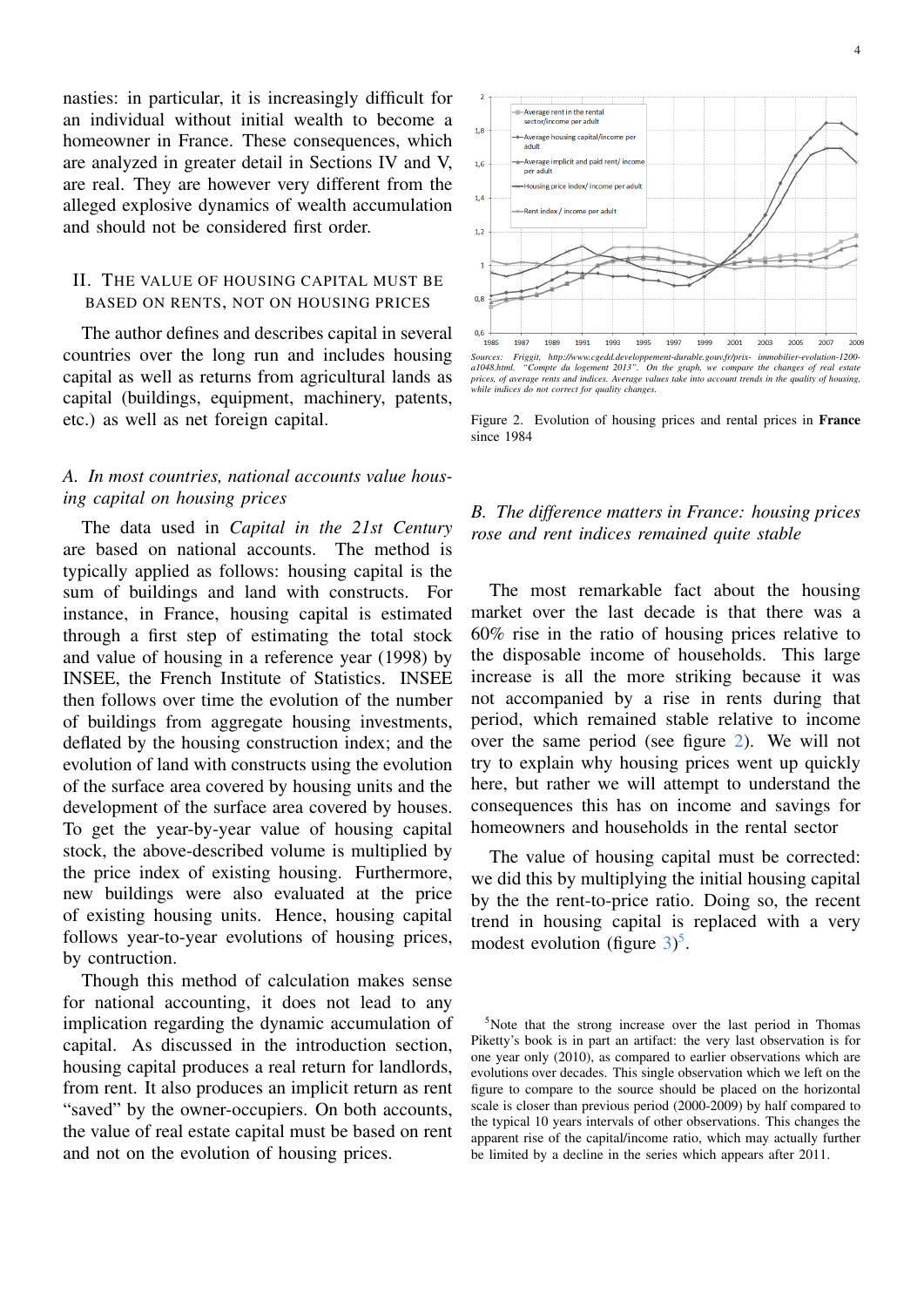



*Sources: National accounts (decenial average), data from Thomas Piketty (figure 3.2 - see http://piketty.pse.ens.fr/en/capital21c) after correcting the value of capital (authors' calculations). Housing capital is deflated from the housing price index and multiplied by the index of rental prices. Indices are chosen to represent 1 in 1998, which corresponds to a 'neutral year', this is where indexes* of price and rents relative to income are in their long term average or "regularity area" (Friggit, 2014):<br>in 1998, the rent-to-price ratio is close to its long-run average and we assume that prices are then *proportional to rents, as a present discounted value of these rents. The choice of a base year different than 1998 would vary the level of the corrected capital/labor ratio, but would not affect the relative evolutions after correction. The last year in this figure and next figures is 2010, but it should not be compared to other periods in this graph for the reasons given in footnote 5.*

Figure 3. Capital in France with housing capital correctly measured, based on rent series

#### *C. The difference also matters in most countries: capital/income ratios remained stable or increased considerably less than before correction of capital, except in Germany*

The correction method is applied to other countries where prices and rent data are available. For these countries, we used series of the price over rent ratio, available for the US, the UK, Canada and Germany, as displayed in figure 10 in Appendix. Note that we do not take a stance here on whether there is a bubble in any on these countries, France included. Our argument is simply that if rent and housing price diverge, the value of capital should be measured from rent indices.

This is what we do next: we recalculate housing capital and obtain capital/income ratios which better measures the evolution of returns on capital. Aside from Germany, where this ratio appears to be lower than in other countries (Germans do not own as frequently as in other countries), the ratio of capital over income has remained stable in the other countries. Germany is an interesting case where real estate prices have generally declined over the period relative to rents which has raised the corrected capital income ratio. Germany is reputed to be a country where social cohesion is high and where income inequality is regarded as low yet its capital over income ratio rose. Does this mean that



edition of the book- See http://piketty.pse.ens.fr/en/capital21c) modified after the correction discussea<br>in the text. Here, housing capital is calculated based on rents. The value of housing capital is deflatea *from a price index of real estate and then multiplied by an index of rents (index = 1 in 2010) from OECD data. The choice of a base year different from 2010 would not affect the relative evolutions after correction.*

Figure 4. Capital in the United States with a corrected measure of housing capital based on rental price of housing



*Sources: National accounts (decenial average), Thomas Piketty's database (figure 4.9 of the French* edition of the book- See http://piketty.pse.ens.fr/en/capital21c) modified after the correction discussea<br>in the text. Here, housing capital is calculated based on rents. The value of housing capital is deflatea *from a price index of real estate and then multiplied by an index of rents (index = 1 in 2010) from OECD data. The choice of a base year different from 2010 would not affect the relative evolutions after correction.*

Figure 5. Capital in Canada with a corrected measure of housing capital based on the rental price of housing

in this country, an explosion of wealth inequality is on its way? The answer is no, as we will point out below: the capital income ratio is in itself not a very precise measure of wealth inequality, because it ignores the distribution of capital in the population.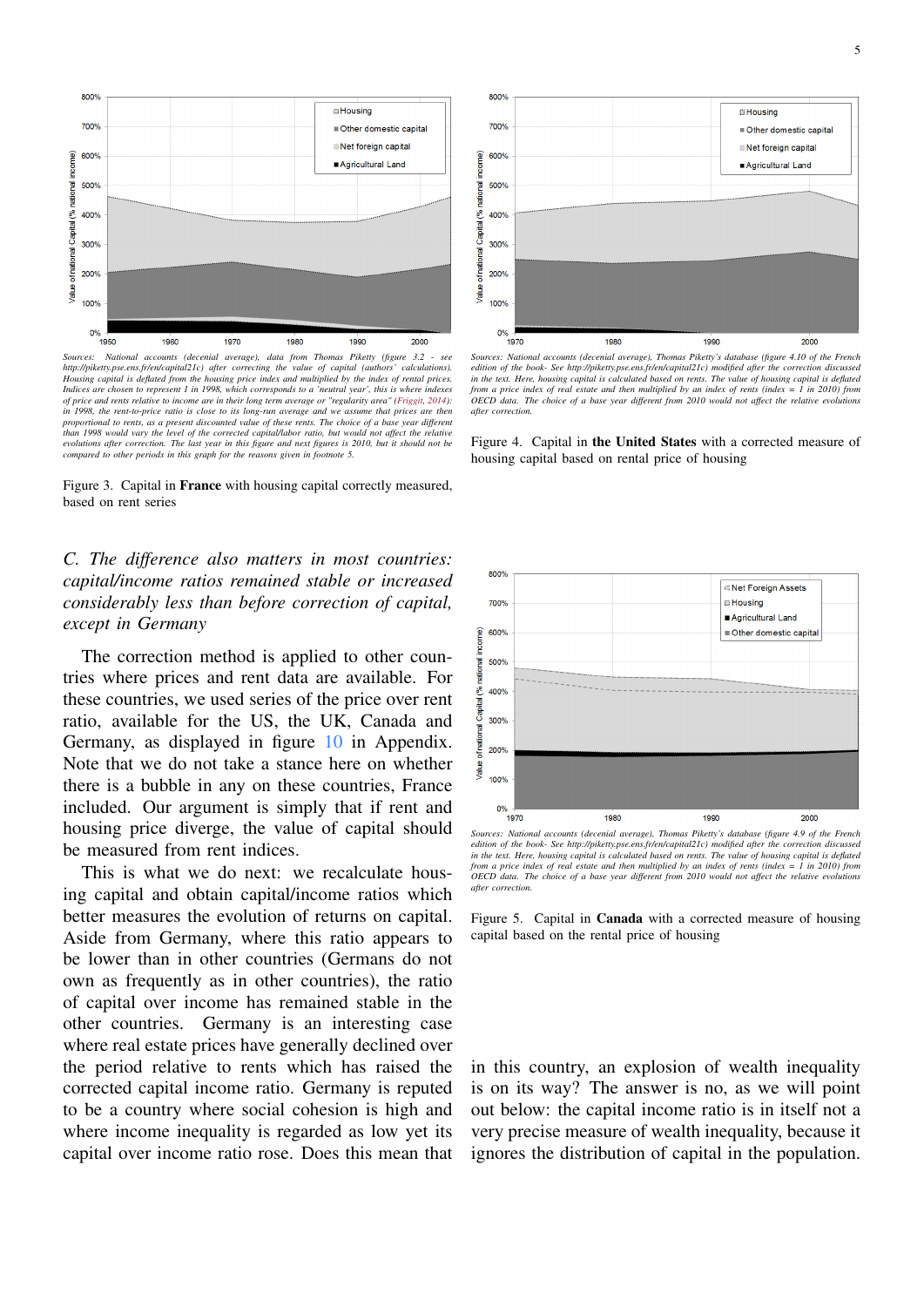

*edition of the book- See http://piketty.pse.ens.fr/en/capital21c) modified after the correction discussed in the text.Here, housing capital is calculated based on rents. The value of housing capital is deflated from a price index of real estate and then multiplied by an index of rents (index = 1 in 2010) from OECD data. The choice of a base year different from 2010 would not affect the relative evolutions after correction.*

Figure 6. Capital in the United Kingdom with a corrected measure of housing capital based on rental price of housing



*Sources: National accounts (decenial average), Thomas Piketty's database (figure 4.1 of the French edition of the book- See http://piketty.pse.ens.fr/en/capital21c) modified after the correction discussed in the text. Here, housing capital is calculated based on rents. The value of housing capital is deflated from a price index of real estate and then multiplied by an index of rents (index = 1 in 2010) from OECD data. The choice of a base year different from 2010 would not affect the relative evolutions after correction.*

Figure 7. Capital in Germany with a corrected measure of housing capital based on rental price of housing

#### III. THE RISE OF HOUSING CAPITAL DOES NOT IMPLY A RISE IN THE RETURNS IN CAPITAL: QUITE THE CONTRARY

*A. As a matter of fact, the share of capital in total income has stagnated since 1948 in France, and has declined since 1900*

One way to rephrase what has been argued so far is to make a distinction between the value of housing capital at the current housing price and its return as a percentage, which is precisely the value of rent divided by the price. If the latter has increased quickly due to the rise of housing prices, the former must necessarily decrease with constant rent and the total return (the product of the two quantities) will show an ambiguous trend either positively or negatively.

This is important to understanding the logic of this note. In *Capital in the 21st Century*, the author insists on the strong positive trend of the capital/income ratio over the last three decades in France as seen from figure 1 where we also considered housing capital represented with the dashed line. The author cites the "first fundamental law of capitalism": if the return to capital is  $r$ , and the share of income to capital in total income is  $\beta$ , then:

$$
\alpha = r \times \beta.
$$

The rise in  $\beta$  could lead us to think that the share of capital in total income must have increased as well. This is not the case however as can be seen in figure 8 6 , *which shows the contrary, a secular decline in returns to capital in France (upper curve),* a secular decline of the returns to other capital and a moderate increase in net rents in national income since 1948, mostly a return to the values at the beginning of the 20th century which compensates for the decline of the returns to physical capital (not housing)<sup>7</sup>.

The value of housing capital  $(\beta)$  estimated at the price of housing is therefore not necessarily correlated with the share of income it generates in national income ( $\alpha$ ). In fact, if  $\beta$  has rapidly progressed in several countries over the last decades,  $\alpha$  has only progressed slowly in the most extreme cases, or remained stable as in France, or even decreased as in Japan<sup>8</sup>. As a matter of fact, a good measure of the returns to housing capital if taxation was constant would be given by the rentto-price ratio of Appendix figure 10, which, except

 $6$ Note that the implicit income of homeowners (56% of the population) is estimated based on rental and shelter costs of tenants in the private rental sector (20%) and does not take into account residents in the social housing sector (17%). Their rents are clearly lower than those in the private sector and the implicit income of homeowners is most likely already over evaluated.

<sup>7</sup>Also note that returns to capital series for France used in *Capital in the 21st Century* are based on rents estimated from the 2002 French Enquête Logement, which has been known to artificially overestimate the level of rent over the recent period. A correction in the 2006 Enquête Logement led to a downward reevaluation of this increase in the share of rents in national revenue over the last period. Figure 8 uses the rent data corrected for this revision of national accounts. We thank Jacques Friggit for enlightening us on this point.

8 http://piketty.pse.ens.fr/files/capital21c/pdf/supp/TS6.3.pdf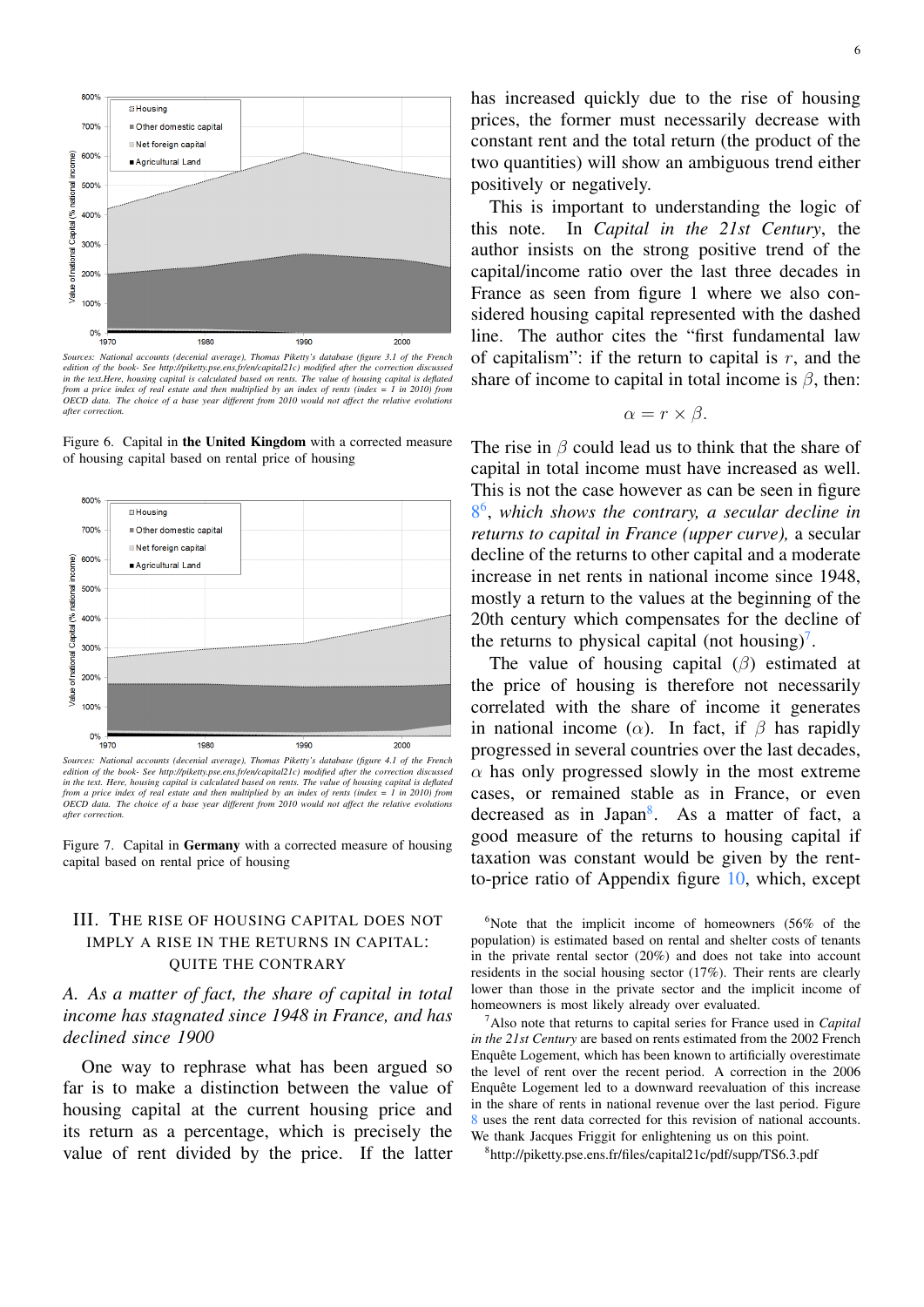

*Note: The upper series is the addition of implicit and monetary rents (lowest series) and non housing capital income (intermediate series). From the 1990s, we can see a decrease in capital income which is compensated by a rise in the amount of rents.*

Figure 8. Decomposition of the share of capital income in French national income

for Germany, declined in all countries.

#### *B. Housing prices are therefore disconnected from the share of income from housing in national income*

This apparent paradox is relatively simple to understand. The rise in ratio  $\beta$  is only a consequence of housing capital. Yet, the share of capital income in total income depends on the returns to different assets. In the following equation:

| $\alpha_{total} = \alpha_{other}$ capital + $\alpha_{housing}$ capital |                 |
|------------------------------------------------------------------------|-----------------|
|                                                                        | other capital   |
| $r = r_{other}$ capital $\times$ -                                     | income          |
|                                                                        | housing capital |
| + $r_{\text{housing capital}} \times$                                  | income          |

More precisely, we define the value of housing capital over income as the product of its price per unit of housing - taking into account quality - and the volume - in quality units - of the housing stock represented by a function  $F$  not made more explicit here :

> housing capital income = Housing price  $\times$  F(quantity; quality) income

while

$$
r_{\text{housing capital}} = \frac{\text{value of rents}}{\text{Housing price}}
$$

Combined, we obtain:

|               | housing capital                                            |     |
|---------------|------------------------------------------------------------|-----|
|               | $r_{\text{housing capital}} \times$<br>income              |     |
|               | value of rents Housing price $\times F(quantity; quality)$ |     |
| Housing price | <i>n</i> come                                              | (1) |

The housing price therefore cancels out in equation (1). In a purely accounting sense, a rise in housing prices has no direct impact on the share of capital income in total incomes. This share depends only on rent and on the quantity and quality of housing. If the housing capital relative to income follows housing prices, the share of its revenues in total income follows rent indices. More precisely, since prices and rents have diverged, it is unsurprising that  $\beta$  (evaluated at the housing price as in Piketty) has increased while  $\alpha$  (based on rents) remained stable.

This leaves us with with one item to discuss: the rise in housing price leads to capital gains which were ignored in the previous analysis. Most capital gains are used by sellers, not to consume more, but to buy a new dwelling. For homeowners increasing the size of their house, the rise in prices leads to a decline in well-being, despite larger capital gains from selling their old house. The analysis given in the following section clarifies this issue by investigating the various redistributive effects of a housing price increase and the distribution of capital gains in the population.

#### IV. HOW DO RENTS AND REAL ESTATE PRICES AFFECT INEQUALITY?

The increase in housing prices affects the distribution of wealth in the population. The following explanation details these consequences. However, we would like to emphasize that they have nothing to do with the conclusion reached by Thomas Piketty and that this increase will not create an explosive increase in the dynamics of inequality.

#### *A. Four profiles: tenants, first time owners, owneroccupiers and landlords*

Let's consider four different profiles: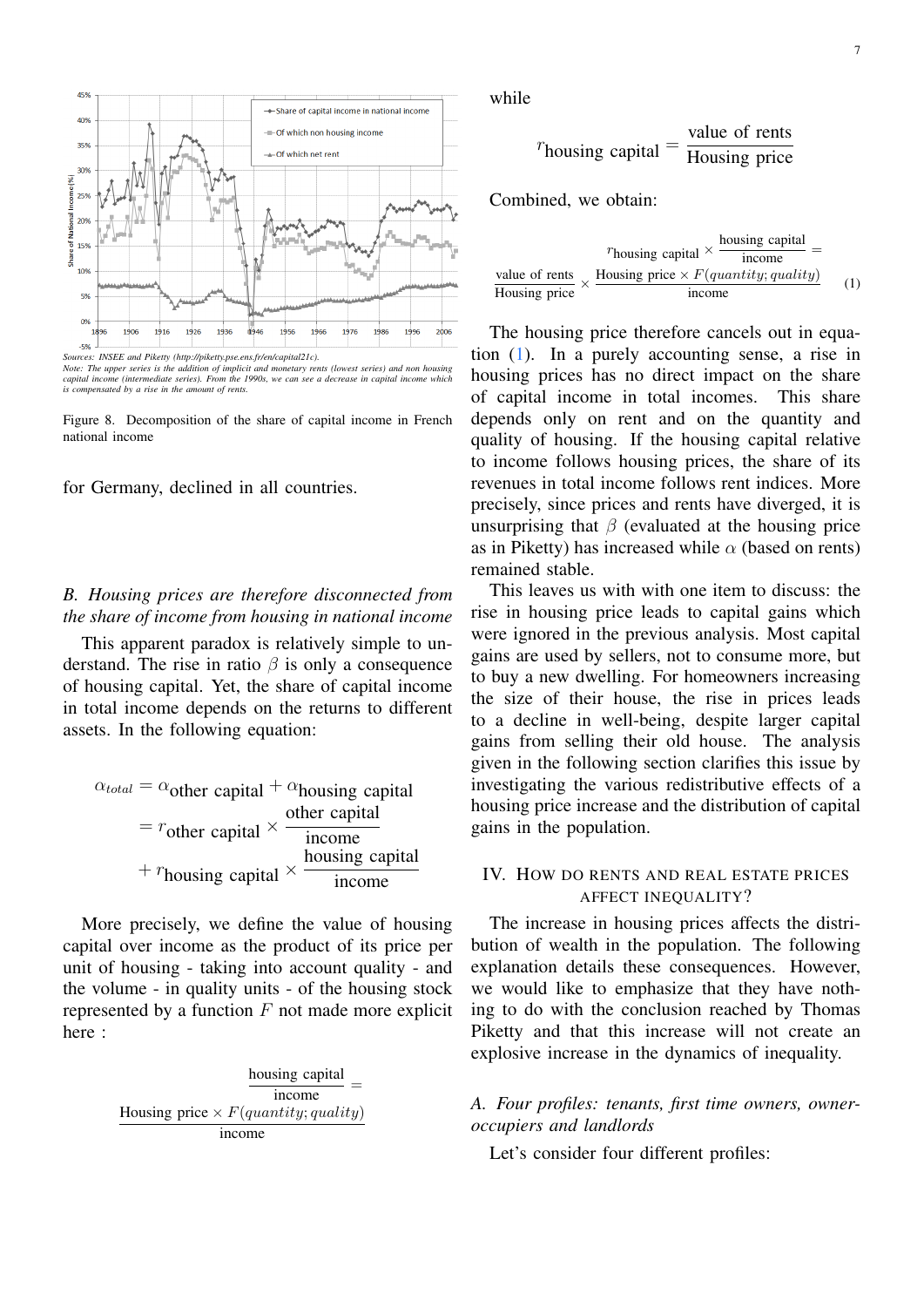- A tenant, who pays a rent  $L$ ,
- An owner-occupier, who owns his main residence and who has already repaid his loan or who did not take out a  $\text{loan}^9$ ,
- A first time owner, who pays an amount  $I$ within the period given to repay his loan,
- A landlord who owns two housing goods (people who occupy one and rent the other for an amount  $L$ ).

In order to investigate the impact of housing price increases on the different profiles, we assumed that their other characteristics were the same. At the beginning of the period therefore, they all have the same amount of financial capital  $K$ , which yields  $rK$  for each period, where r is the return on capital. They also earn the same wage  $w$  and pay taxes T. Tenants pay a rent L. The value of housing is equal to  $H_0$  at the beginning of the period and to  $H_1 = H_0(1 + g_H)$  at the end, where  $g_H$  stands for the growth rate of housing prices. Homeowners also pay maintenance costs and property taxes that we considered, for simplicity's sake, to be proportional to the initial value  $H_0$  with a proportional coefficient of a. How does this affect our profiles at the end of the period? They will consume a quantity  $C$ , possibly different for each group, and save the difference between their incomes and their expenses. At the end of the period, the tenant will have a financial capital  $y_{ten}$  of:

$$
y_{ten} = (w - T - C - L) + K(1 + r)
$$
 (2)

and no housing capital.

The owner-occupier will have a financial capital yown−occ of

$$
y_{own-occ} = (w - T - C - aH_0) + K(1+r) \quad (3)
$$

and a housing capital  $H_1$ .

The first time owner will have a financial capital  $y_{first-time-own}$  of :

$$
y_{first-time-own} = (w - T - C - I - aH0) + K(1+r)
$$
  
(4)

and a housing capital  $H_1$ .

<sup>9</sup>This category of owner-occupiers also includes households who have sold their dwelling and who have used the capital gain to purchase another residence without taking out a loan.

The landlord will have a financial capital  $y_{landford}$ de :

$$
y_{landord} = (w - T - C + L - aH_0) + K(1+r) \tag{5}
$$

and a housing capital  $2H_1$ .

We found that the difference in financial capital between these categories does not depend on housing price, but on rent, which has a negative impact on tenants, a positive impact on landlords and no impact at all on first time owners or on owner-occupiers. *Our first lesson is that, for a given consumption, homeowners only save rent (and maintenance costs) relative to tenants, regardless of housing prices.* The increase in house prices has no impact on disposable income.

In other words, it is not because our house cost 100, 000 dollars when we bought it and that it is now worth 500, 000 dollars that we are able to consume more or save more money. As long as we live in our house, our disposable income remains the same.

In contrast, the housing capital of owners will have risen. Let us suppose from now on, that there exists a second period where owners could sell their housing goods in order to increase their consumption.

#### *B. The impact of a housing price increase on the different profiles*

The price increase impacts various agents depending on their occupation status during the increase. By detailing these effects, we find the following typology:

- For first time owners and owner-occupiers who sell their house and become tenants, the increase in housing price enables them to increase their consumption and fosters a rise in inequality. However, becoming a tenant after being an owner is rare (as discussed in Section V)
- For first time owners and owner-occupiers who are buying another housing unit, either their consumption of housing goods decreases and their consumption of other goods increase, or their consumption of housing and non-housing goods remains stable. The increase in housing prices has no impact on inequality here
- Landlords benefit from a house price increase only if they sell one of their goods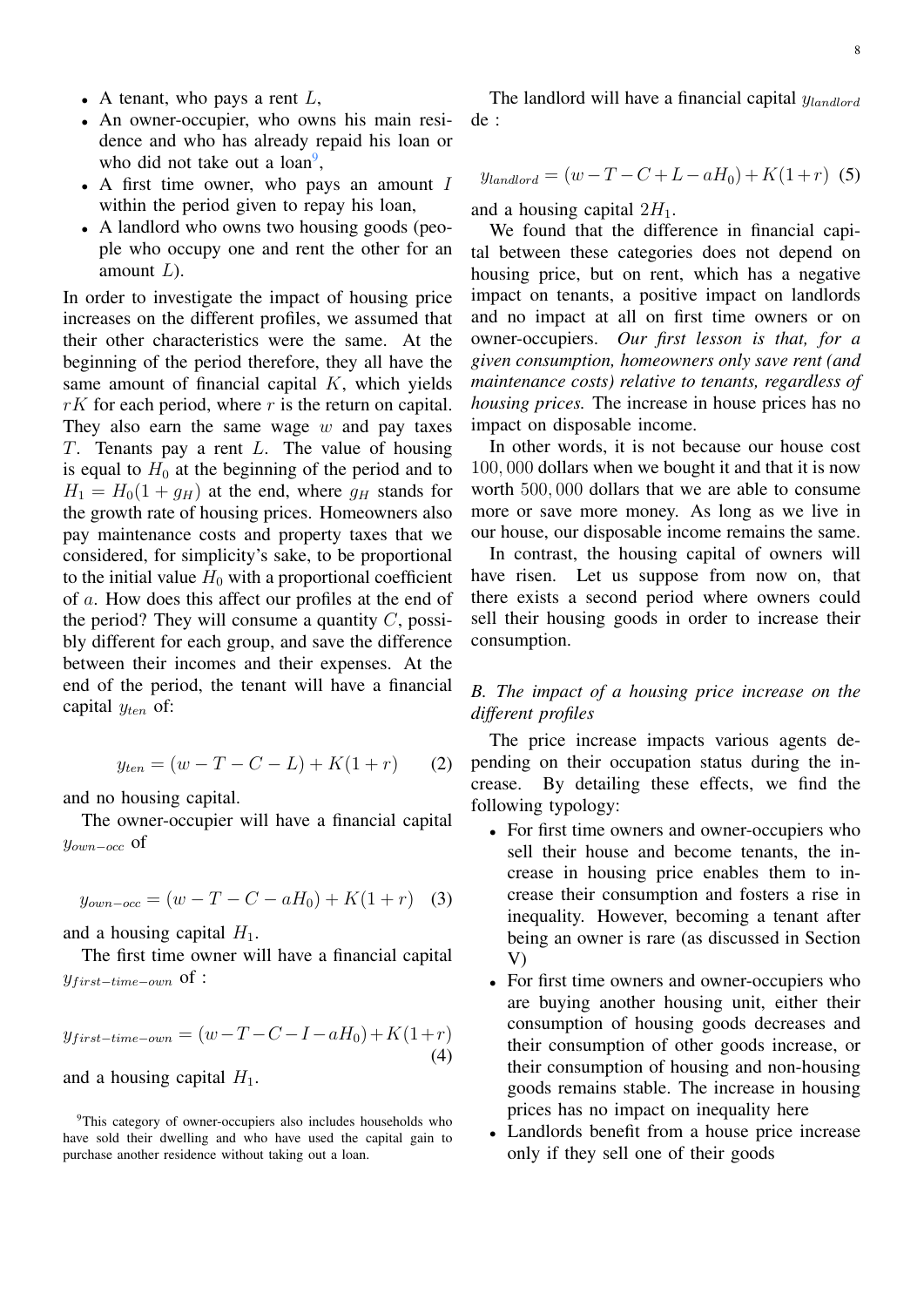• Tenants who would like to become owners face higher interest payments. This should reduce their consumption and increase inequality for owners. However, this statement should be qualified. The increased loan cost is mitigated if interest rates decrease, or to a lesser extent, if the loan's maturity is lengthened (because it allows households to reallocate consumption to the first years of their loan thereby increasing their well-being). It happens that both of these trends have been observed over the last few decades in France. Therefore, the reasoning above only applies to the share of the increase in housing price which is neither due to the decrease in interest rates nor due to an increase in maturities. These two trends contribute to the increase in price according to Friggit (2011).

#### *C. A limited impact which does not create explosive dynamics of inequality*

The impact of an increase in housing prices seems to be very limited. Only landlords who sell their goods would increase their consumption. The other owners, if they sell, will have to find new accommodations and therefore, also face the increased housing price. The "real" housing price, that is the price of purchase deflated by the price of repurchasing an equivalent good, is simply equal to 1. This real price is however not 1 for people willing to accept becoming a tenant, and therefore who can afford increased consumption. Similarly, tenants who wish to buy a house will instead suffer from the housing price increase, but only for a share of this increase.

The increase in housing prices is therefore not neutral. It also creates life cycle effects: there is a transfer of wealth from households who become owners to former owners or to people who have inherited from prior owners<sup>10</sup>. In contrast, the rise in housing prices is neutral in terms of inequality if we consider dynasties that transfer across generations the housing goods they occupy or those who sell them to occupy another one. If a young successor inherits an amount of money coming from the sale of a housing good and buys another housing good

by means of this legacy, it is the same as if prices had not increased. Here again, *the real price of housing is 1* if we think in terms of dynasties. Only when a dynasty transfers housing capital which is sold in order to buy financial capital, the increase in housing prices enables an increase in consumption for the next generation. However, this housing price increase only has an impact once, at the time of the sale. The housing price increase creates a store of value for owners. As we will show in section V, this type of legacy will not be used to increase consumption, because they will most likely not be selling their housing good (or if they do, they will probably buy a new one). However, these savings will be useful for their children or for themselves if they should run out of money. The increase in housing prices creates an insurance against social risks for owners: in case of money problems, it is possible to sell the property and become a tenant. This mechanism is very different from an explosive dynamics; the "store of value" argument does not create a dynamic process of inequality accumulation.

To sum up this section, the increase in housing prices creates a transfer from new owners to older owners or to the next generation, but as previously stated, these effects are of a second order (redistributive effects) and they are mitigated (cf. infra). Unlike what was suggested in *Capital in the 21st Century*, the increase in housing prices does not lead to first order effects, that is to say an explosive dynamic of inequality that would benefit households with significant housing capital, except for a small share of landlords at the beginning of the increase who chose to sell their good at the end of the increase.

#### V. THE HOUSING CAPITAL OF FRENCH HOUSEHOLDS

#### *A. When there are more homeowners, the housing capital is more evenly distributed*

Whatever the value of the capital/income ratio, the dynamics of inequality over the last 200 years seems hard to understand without first looking at the distribution of capital among the population. This is particularly important since the manner in which capital is distributed has a direct impact on the distribution of income. As a consequence, even when the value of the housing capital is calculated from

<sup>&</sup>lt;sup>10</sup>Rents and Housing prices: CGEDD (Notaires-Insee, Friggit 2007 ; http://www.cgedd.developpementdurable.gouv.fr/rubrique.php3?id\_rubrique=1).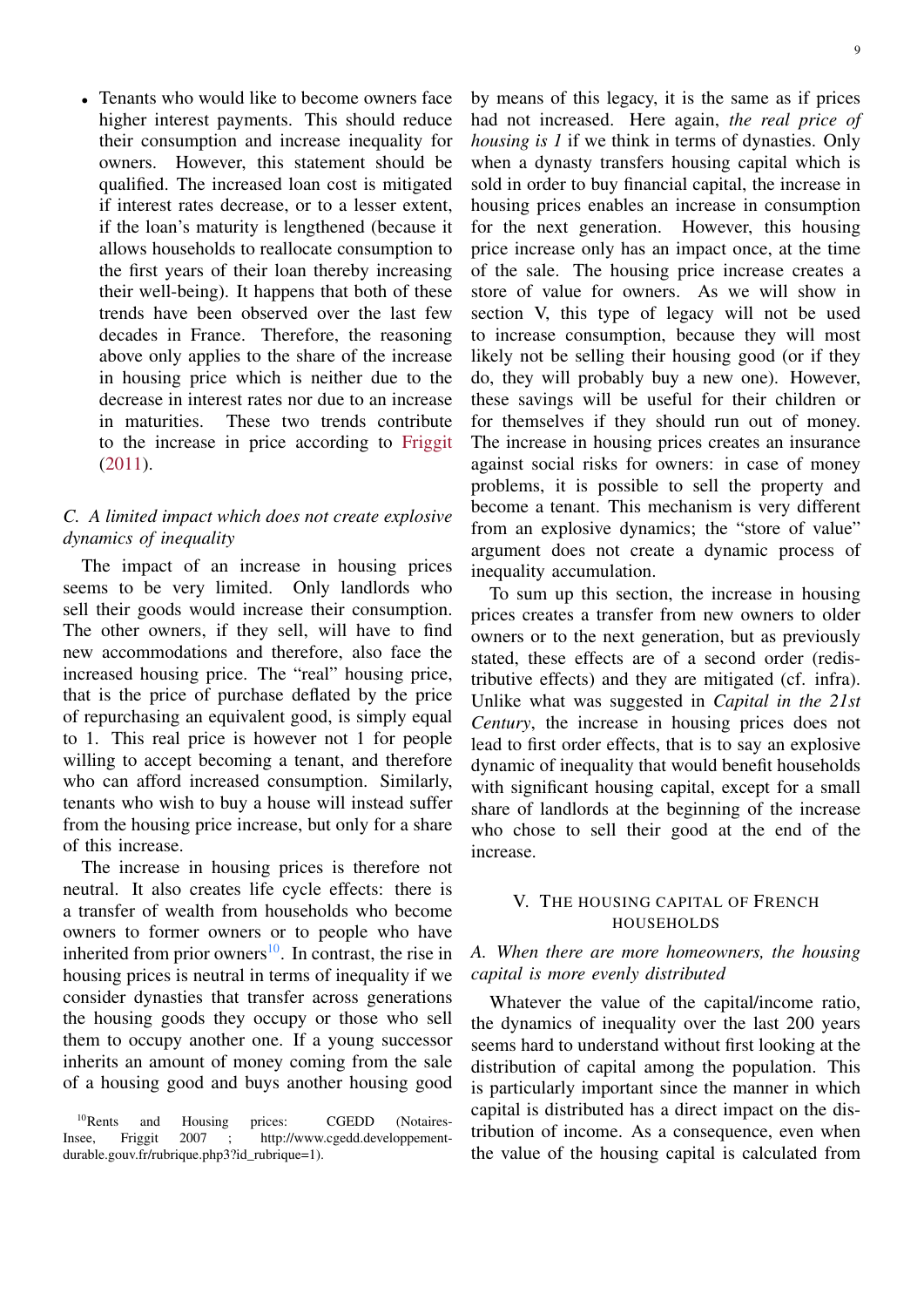rent and not from housing prices, any conclusion in terms of inequalities is hard to infer.

There has been a dramatic change in the distribution of housing capital among households over the last century. For example, Marx and Engels described the British housing market in the 19th century as follows:

"*The census for England and Wales in 1861 gives the total population as 20,066,224 and the number of house owners as 36,032, the proportion of the owners to the number of houses and to the population would take on a very different aspect, if the great house owners were placed on one side and the small ones on the other.*" (The capital – Volume III – Chapter 37)

This type of situation, where a small share of the population owns most of the housing capital, appears to be far from the current situation of developed countries where the homeownership rate varies between 40% and 70%. The diffusion of homeownership is likely to slow or even reverse the rise of inequality regardless of trends in housing prices.

As the French example illustrates, homeownership rates have dramatically increased since the 1950s (Fig 9). Currently, approximately 56% of households own their house, 20% rent in the forprofit sector and 17% benefit from publicly subsidized social housing. It is worth noting that an increase in rent levels in the for-profit sector would only change the situation of tenants of the private sector and their landlords with respect to the other households (20% of the housing capital). The existence of a significant social housing sector (1/5 the housing stock) would therefore mitigate the distributive impact of such a phenomenon. The income generated by housing capital is less likely to increase inequality than it was in the beginning of the 19th century since the diffusion of homeownership has contributed to more evenly spread housing capital.



*Housing Survey. They were harmonized to fit the 2002definition of homeownership (Friggit, 2010). The 1950 data point came from Cahen (1957).*

Figure 9. Evolution of the homeownership rate in France between 1950

Distritribution of homeowners per level of income

| Year | 1st decile | low<br>middle<br>class | high<br>middle<br>class | highest<br>decile | total |
|------|------------|------------------------|-------------------------|-------------------|-------|
| 1984 | 7          | 36                     | 45                      | 11                | 100   |
| 2006 | 4          | 33                     | 51                      | 12                | 100   |

*Sources: 1984 and 2006 Enquêtes Logement de l'INSEE*

*Note: The 10% poorest represented 7% of the homeowners in 1984 and 4% in 2006.*

Table I DISTRIBUTION OF HOMEOWNERS ACCORDING TO INCOME

#### *B. Residential trajectories in the life cycle: home sweet home*

As suggested in section 2, the accumulation of housing capital due to a change in price does not generate additional income until the capital is sold. Though it seems rational for seniors to sell their house, few households do so. Several empirical studies have shown that the elderly tend to remain homeowners both in France and in the US. The homeownership rate increases steadily with the age of the reference person in the household, reaching its peak between the ages of 65 and 74 with the rate decreasing marginally afterwards. These figures suggest that only a small share of homeowners sell their home as they age. The reason for these transactions are more related to unexpected events (death of a spouse, health condition, etc.) than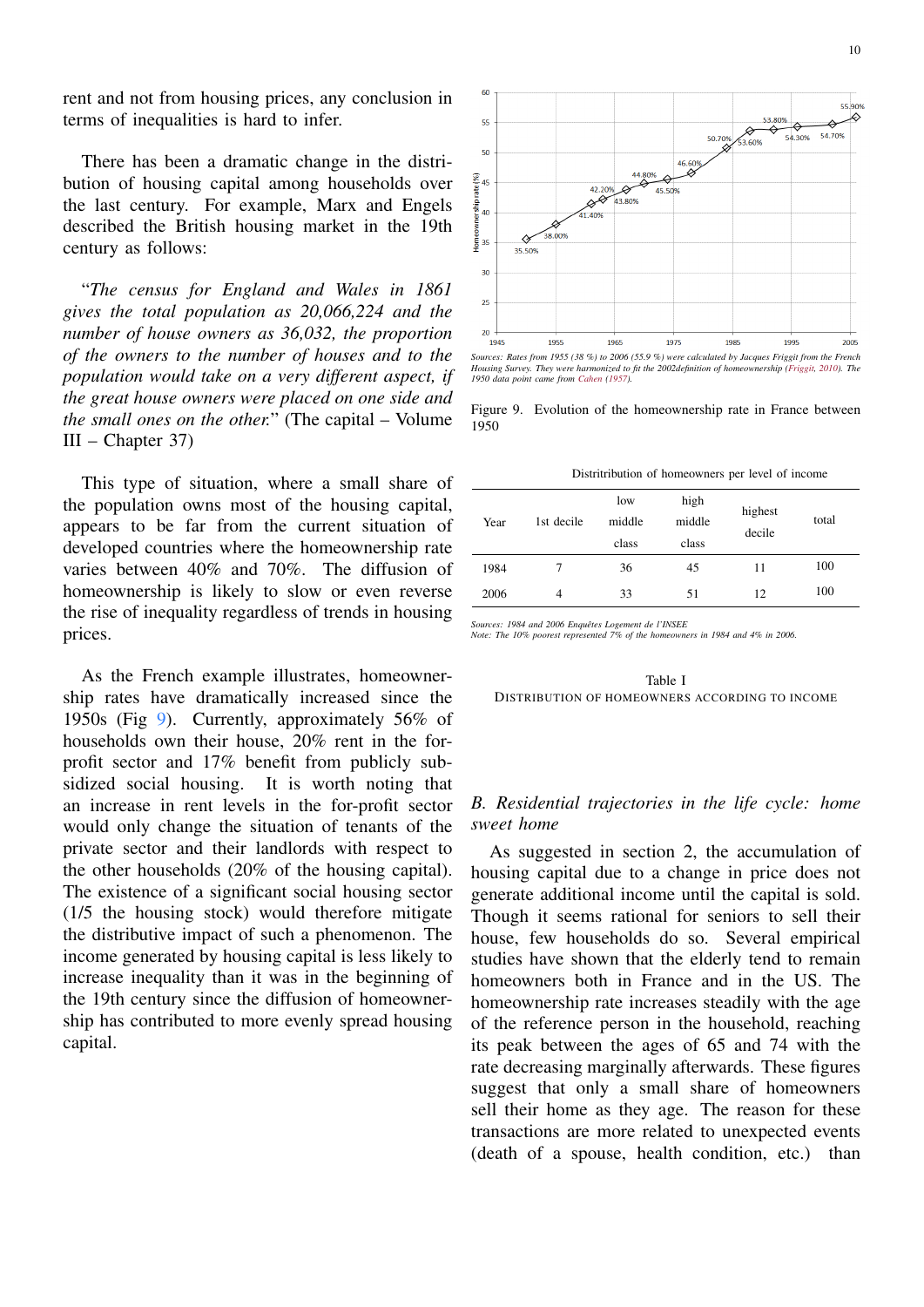| Country             | 55-64 yrs | $65-74$ yrs | 75-84 yrs |
|---------------------|-----------|-------------|-----------|
| Germany (2007)      | 55.97     | 50.91       | 47.55     |
| United State (2007) | 80.69     | 82.12       | 79.72     |
| Canada (2004)       | 78.03     | 76.65       | 67.94     |
| Spain               | 90.01     | 89.12       | 86.26     |
| Australia (2003)    | 81.42     | 81.82       | 82.31     |
| Luxembourg (2004)   | 77,20     | 84.21       | 81,6      |
|                     |           |             |           |
| France $(2006)$     | 70.32     | 73.50       | 71.07     |

*Sources :* Andrews and Sánchez (2011) *and 2006 French Enquête logement*

TABLE II SHARE OF HOMEOWNERS BY AGE GROUP  $(\%)$ 

for economic reasons. Chiuri and Jappelli (2010) who further suggested that the generation effect could lead us to underestimate homeownership rates amongst the elderly whereas a lower mortality rate among homeowners could lead us to underestimate it.

These findings are similar to those of several studies conducted in the United States.<sup>11</sup>Several hypotheses could explain this phenomenon. Access to homeownership is usually considered an achievement and returning to the rental sector could be considered a drop in status. Additionally, seniors can be attached to their homes as well as their direct environments. They may also consider their home as a reserve of value or a legacy for their children.

#### VI. CONCLUSION

Our text has alluded to the fact that housing as measured in national account could in part an illusion as housing prices may return to lower values. To better see this point, let us ask two questions. First, what inequality would there be if each household owned one painting and kept it throughout its lifetime? The wealthiest households might own a pricey Manet or Kandinsky. The

poorest might own a painting by a local artist. Now, if the price of art increased uniformly, would this contribute to an explosion of inequality in the sense of a divergent and exponential accumulation of capital? The answer is clearly it would not. Even if the paintings could be rented and generate some income for the owners, this revenue would need to increase proportionally to the selling price and faster than the labor earnings for capital to increase faster than total income.

Second, in the same line of thought, do we really believe that a drop in the price of housing (as occurred in Spain and Ireland) would be excellent news, leading to a compression of wealth inequality? Again, the answer is clearly not. These two questions show the fragility of this line of reasoning that is exclusively based on a rise in the value of housing capital due to the rise in its purchase price, especially when this price diverges from the rental price - as was the case in France and other countries over the past 15 years.

Our analysis led us to conclude (more optimistically, or perhaps just less pessimistically) that longrun trends in wealth inequality are not dramatic. In the United States, the stock of capital has decreased relative to total income over the last century and has remained stable since the 1970s. Additionally, income inequality has increased but it is due to a more unequal distribution of wages and rising returns of human capital. This dramatic rise in inequality in the US has little to do with capital. As discussed in Paul Krugman's review<sup>12</sup>, it is hard to explain the evolution of the top 1% earnings with a story based on physical capital accumulation. In continental Europe, income inequality has decreased or been contained.

The capital/income ratio has therefore increased only because of the choice made to measure the value of capital as indexed on the housing price and not indexed on rental price. A shallow reading of Thomas Piketty's book could lead us to believe in an explosion of inequality but this dramatic trend in wealth inequality is not in the data. Our work shows

<sup>&</sup>lt;sup>11</sup>Venti and Wise (1990) highlighted the fact that aged homeowners didn't sell their house to take advantage of the capital gain due to the price increase during the 1970s. Even if some dissensions exist among scholars, most of them recognize that retired households don't decrease their housing wealth when ageing. For example, Skinner (1996) showed that, when moving, retired households were as likely to increase their housing wealth (buying a more expansive home) as to decrease it (buying a smaller house or renting).

<sup>12</sup> "*For the fact is that the most conspicuous example of soaring inequality in today's world—the rise of the very rich one percent in the Anglo-Saxon world, especially the United States—doesn't have all that much to do with capital accumulation, at least so far. It has more to do with remarkably high compensation and incomes.*", New York Review of Books, http://www.nybooks.com/articles/archives/2014/may/08/thomaspiketty-new-gilded-age/